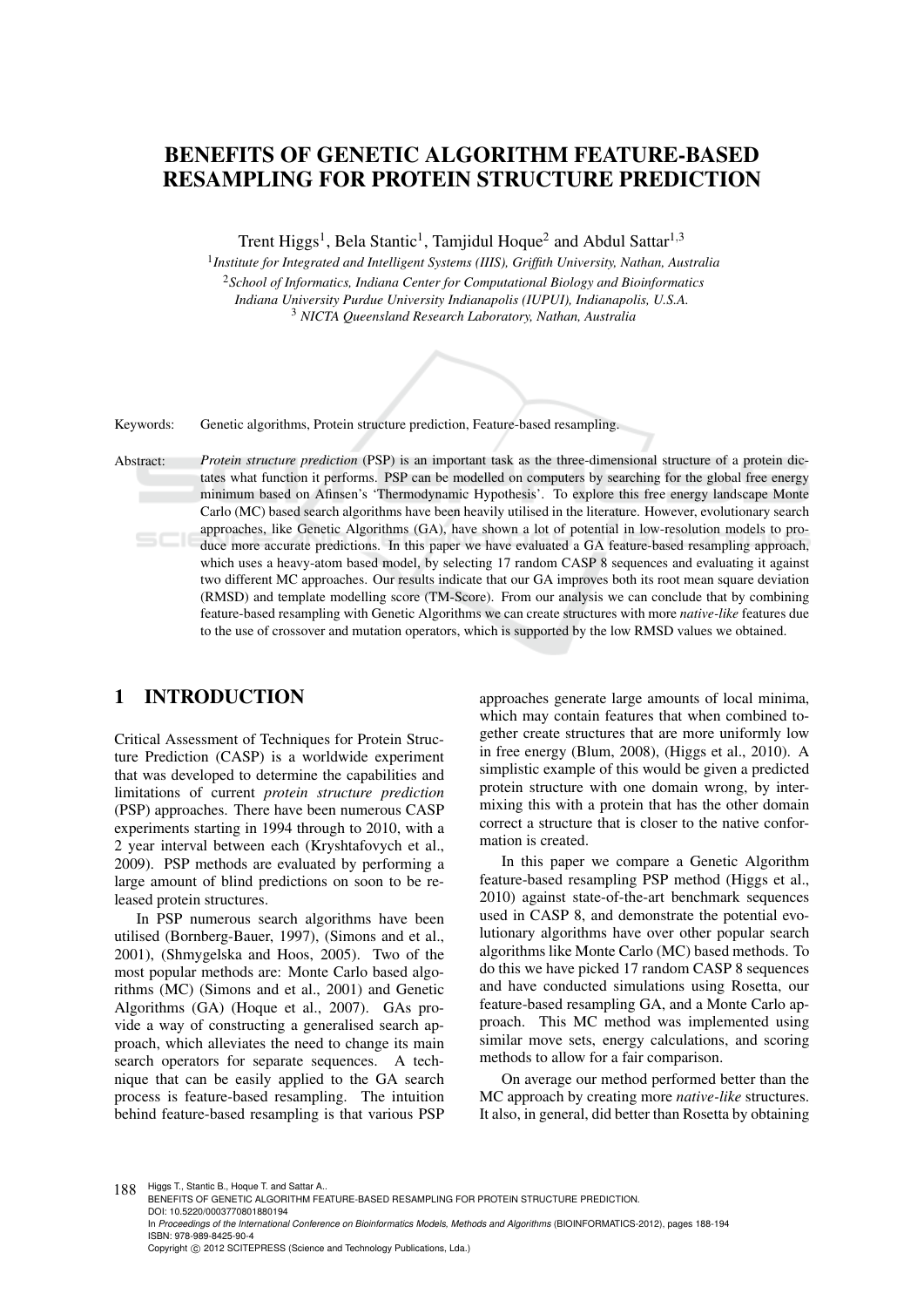an average 10.72% RMSD improvement and 7.76% TM-Score improvement after resampling. From this we observed that the overall topology of the protein formed due to the larger feature-space provided by the GAs population, and the crossover and mutation operators, which allow to easily and efficiently search this feature-space.

The rest of this paper is organised as follows. In Section II we discuss the general background, Section III we will outline our methodology, Section IV presents and analyses the results we gained from our experimentation, and finally in Section V we draw our conclusions and mention possible future work.

### 2 BACKGROUND

Computational PSP methods have been historically broken up into three categories: *comparative modelling* (Sali and Blundell, 1993), *threading* (Zhang and Skolnick, 2004a), and *ab initio*. Out of these three methods *ab initio* (Simons and et al., 2001) is probably the most difficult as the target protein usually has no structurally related protein in the PDB library.

Two popular search algorithms that have been extensively used in the literature for *threading* and *ab initio* PSP are Monte Carlo based algorithms (Baker, 2006), (Zhang, 2007), and Genetic Algorithms (Hoque et al., 2009). MC algorithms for PSP problems work by conducting a random walk of the energy landscape, using a set of random move sets (e.g. protein fragment replacement). It only accepts a new state if the energy is lower than the current state (i.e. gradient descent) (Brunette and Brock, 2005).

GAs, on the other hand, belong to a specific class of evolutionary algorithms that are bio-inspired. It starts off with a large pool of genetic traits, which by use of genetic operators are reproduced, sometimes with random mutations, and are subjected to natural selection (i.e. the fittest survives). In PSP GAs have proven to be a very successful way of sampling the free-energy conformational landscape (Unger and Moult, 1993), (Pedersen and Moult, 1997), (Jiang et al., 2003), (Arunachalam et al., 2006), (Hoque et al., 2007), (Hoque et al., 2009), (Higgs et al., 2010).

## 3 METHODOLOGY

In this publication we apply a GA feature-based resampling algorithm (Higgs et al., 2010) to 17 sequences that were used in CASP 8 for our predictions. To gauge the validity of using a GA approach we will also compare our algorithm against a Monte Carlo method, which uses a similar approach as our GA to make it a fair comparison. Both of these methods will be explained briefly in the next two sections.

### 3.1 Genetic Algorithm Feature-based Resampling Approach

A technique that can be applied to the GA search process is feature-based resampling. Feature-based resampling is concerned with *native-like* features from the previous sampling round. If no models from the previous round of sampling produces a structure close enough with the native structure, they still may contain various *native-like* features, which can be recombined to create new structures that are closer to the native conformation.

Taking this idea of feature-based resampling we applied it to a GA based search, which utilises genetic operators designed for low-resolution lattice models. Our feature-based resampling GA works by taking the initial predicted structures from a complete run of a *protein structure prediction* (PSP) software using an arbitrary target protein. These initial structures are then used as input into our GA for refinement. The PSP software that we use to create these structures is Rosetta (Simons and et al., 2001). The reasons for this is two fold: (1) in Critical Assessment of Techniques for Protein Structure Prediction (CASP) (Bradley et al., 2003) Rosetta outperformed numerous other PSP software suites in high-resolution structure prediction, and (2) Rosetta is open source making it easy to modify and integrate into our GA. For the same reasons we use Rosetta's energy function for fitness calculations.

In regards to our GA search operators we use a roulette wheel procedure for selection. Crossover is carried out by splicing together protein fragments, that have *native-like* features according to the fitness function  $f$ , contained within the current population. This is done by using a single point crossover technique that randomly selects a crossover point (*n*) where  $n \in C\alpha(S)$ ,  $C\alpha(S)$  refers to the set of  $C\alpha$  atoms contained within the structure *S*. Let *p*1 be parent 1, and *p*2 be parent two everything from *n* onwards in *p*1 is replaced with everything from *n* onwards in *p*2, and vice versa. This process will produce two offsprings.

Mutation is performed by using a random pivot rotation move on either the *x*, *y*, or *z* axis. Pivot rotations work by translating all points to a chosen pivot (*n*) where  $n \in C\alpha(S)$  and rotating the substructure around that pivot point  $(n + 1)$  to *m*). The sub-structure, in this case, refers to all the points in a protein structure from  $n+1$  to the end of the structure (*m*). Finally scoring the output of our algorithm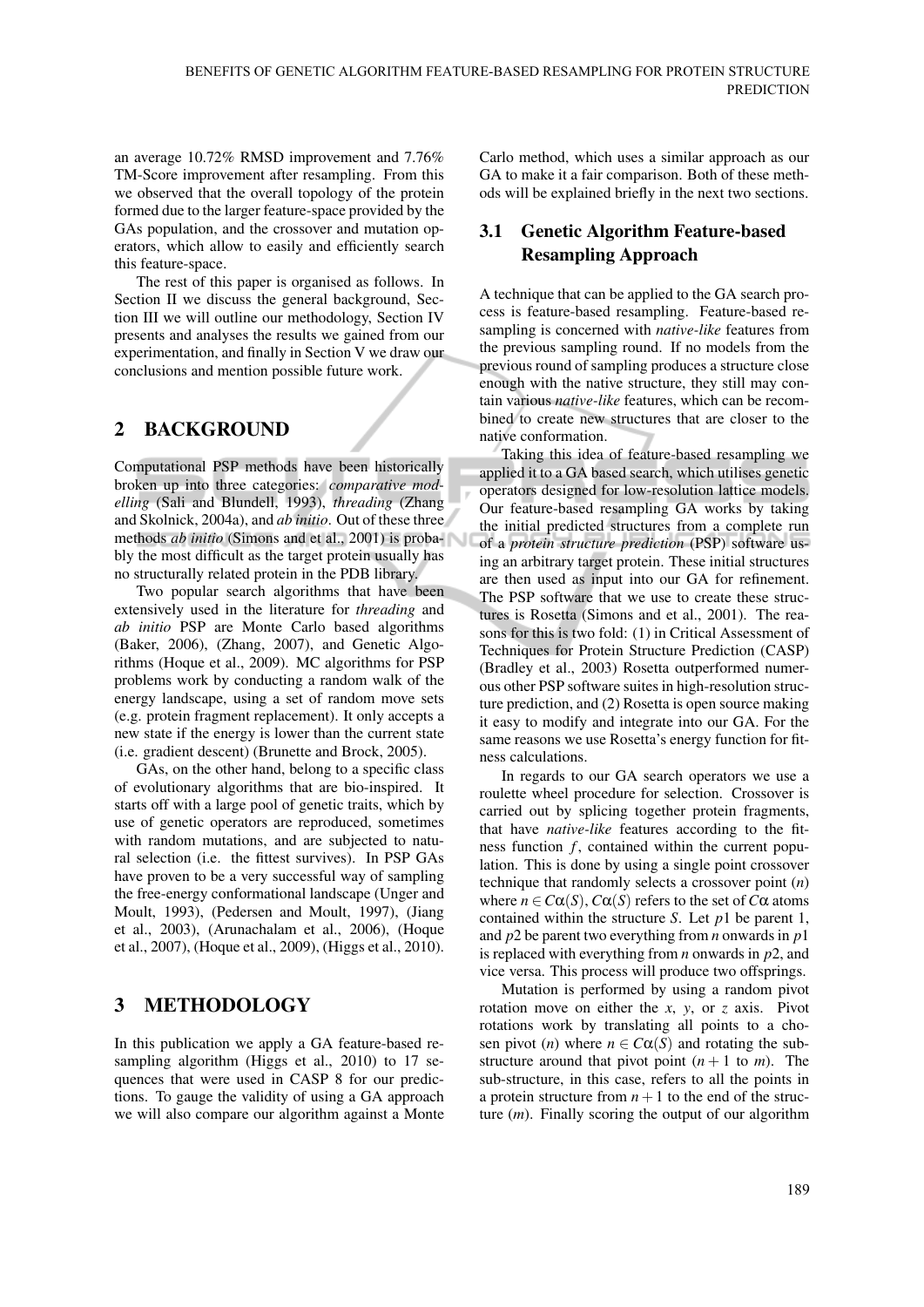| Protein      | GA                 |        |         |          | MC                 |        |       |          |
|--------------|--------------------|--------|---------|----------|--------------------|--------|-------|----------|
|              | <b>RMSD</b>        | T M    | RMSD%   | TM%      | <b>RMSD</b>        | T M    | RMSD% | TM%      |
| t0389        | 11.816Å            | 0.2733 | 6.18    | 23.00    | $15.74\AA$         | 0.1976 | 7.51  | $-0.05$  |
| t0390        | 12.913Å            | 0.1667 | 10.20   | $-0.12$  | 18.111Å            | 0.1237 | 18.82 | 14.01    |
| t0392        | $6.994\AA$         | 0.2941 | 19.78   | $-10.66$ | 14.57Å             | 0.1988 | 4.23  | 6.37     |
| $t0393-D1$   | $10.484\AA$        | 0.4149 | 12.43   | 38.58    | 14.951Å            | 0.247  | 33.96 | 11.66    |
| t0395        | 15.248Å            | 0.1715 | 4.07    | $-7.94$  | 19.818Å            | 0.1544 | 6.19  | 6.93     |
| $t0397 - D1$ | 7.999Å             | 0.2067 | 23.62   | 9.22     | $9.16\text{\AA}$   | 0.2978 | 14.75 | 19.98    |
| $t0398-D1$   | 12.757Å            | 0.1847 | 3.88    | 17.49    | 13.47Å             | 0.1554 | 17.18 | 13.51    |
| t0399        | $12.694\text{\AA}$ | 0.2213 | 11.05   | 14.19    | $17.535\text{\AA}$ | 0.1628 | 4.34  | $-2.28$  |
| t0404        | 4.674Å             | 0.4185 | 6.69    | $-4.67$  | $5.021\text{\AA}$  | 0.4024 | 11.07 | 7.68     |
| $t0405-D1$   | $3.58\text{\AA}$   | 0.5665 | 33.67   | 40.54    | 6.831Å             | 0.3171 | 22.48 | 3.42     |
| $t0405-D2$   | 13.945Å            | 0.2728 | 8.77    | 8.69     | $15.15\text{\AA}$  | 0.2274 | 15.94 | $-4.33$  |
| t0406        | 9.871Å             | 0.3457 | $-7.03$ | 5.85     | 17.44Å             | 0.2185 | 5.49  | $-19.79$ |
| $t0407-D1$   | 15.537Å            | 0.2169 | 6.93    | 5.75     | 19.999Å            | 0.1894 | 10.02 | 13.82    |
| $t0407 - D2$ | 12.684Å            | 0.2053 | 0.03    | $-4.33$  | $14.214\text{\AA}$ | 0.2066 | 27.61 | 15.74    |
| $t0409-D2$   | $9.759\text{\AA}$  | 0.2874 | 8.86    | $-22.19$ | 12.689Å            | 0.3449 | 14.24 | $-5.27$  |
| t0411        | 7.742Å             | 0.405  | 4.04    | 18.08    | 14.271Å            | 0.2518 | 9.07  | 0.92     |
| t0415        | 6.523Å             | 0.3606 | 29.05   | 0.47     | $9.616\text{\AA}$  | 0.3616 | 18.09 | 6.86     |

Table 1: GA and MC Resampled Results.

is taken care of by two structural measures: root mean Our MC algorithm was run for 16000 steps, and square deviation (RMSD), and template modelling score (TM-Score) (Zhang and Skolnick, 2004b).

#### 3.2 Monte Carlo Approach

Most Monte Carlo (MC) approaches (Metropolis and Ulam, 1949) apply random variance to improve a solution. It starts with a random conformation  $S_1$  with energy  $E_1$ . It then applies some random change to the conformation to make a new solution  $S_2$ , which has energy  $E_2$ . If the energy improves  $(E_2 < E_1)$  then accept the change, otherwise the metropolis criterion is applied to decide whether or not to accept the change.

In our approach we have used similar techniques that were applied in our GAs mutation operator to allow for a fair comparison of the two algorithms. Therefore, the random change in the MC algorithm will be conducted by using rotational move sets.

### 4 RESULTS AND DISCUSSION

For all of our experiments 17 CASP 8 sequences were chosen to test our algorithms on. Our GA used a 70% crossover rate, 10% mutation rate, twin removal of  $>= 80\%$  similarity, and the algorithm was run for 100 generations. Output from the GA was saved in 10 generation increments (10, 20, 30,  $\cdots$ , 100). For each sequence the structure that had the lowest RMSD out of all the structures saved was chosen as a representative for that sequence.

had a temperature value of 2, which is steadily cooled each step to reach convergence. Starting points for the MC simulations were also decoys created by Rosetta to allow for a fair comparison between our GA approach.

#### 4.1 Empirical Results

A summarisation of our results can be found in Table 1. This table contains the protein's CASP identification, GA resampled RMSD, GA resampled TM-Score, GA resampled RMSD and TM-Score improvement in percent over the best Rosetta model in the initial population, MC resampled RMSD, MC resampled TM-Score, MC resampled RMSD and TM-Score improvement in percent over the starting point created with Rosetta. Improvement is measured the same way as described in (Higgs et al., 2010).

Figures 1(a) and 1(b) show the RMSD and TMscore improvement in percent over the initial starting point/s for our GA and MC algorithms. In Figures 1(a) and 1(b) the *x* axis is the protein's CASP identification, and the *y* axis is the improvement percentage over the best Rosetta models used in the GA/MC simulations. We have also depicted a direct comparison of RMSD and TM-score measures between the two algorithms in Figures 2(a) and 2(b). In Figures 2(a) and 2(b) the *x* axis is the protein's CASP identification, and the *y* axis is the RMSD/TM-Score value. And finally in Figure 3 we visually depict our improvements for t0405-D1 using our GA approach, and t0393-D1 using our MC approach.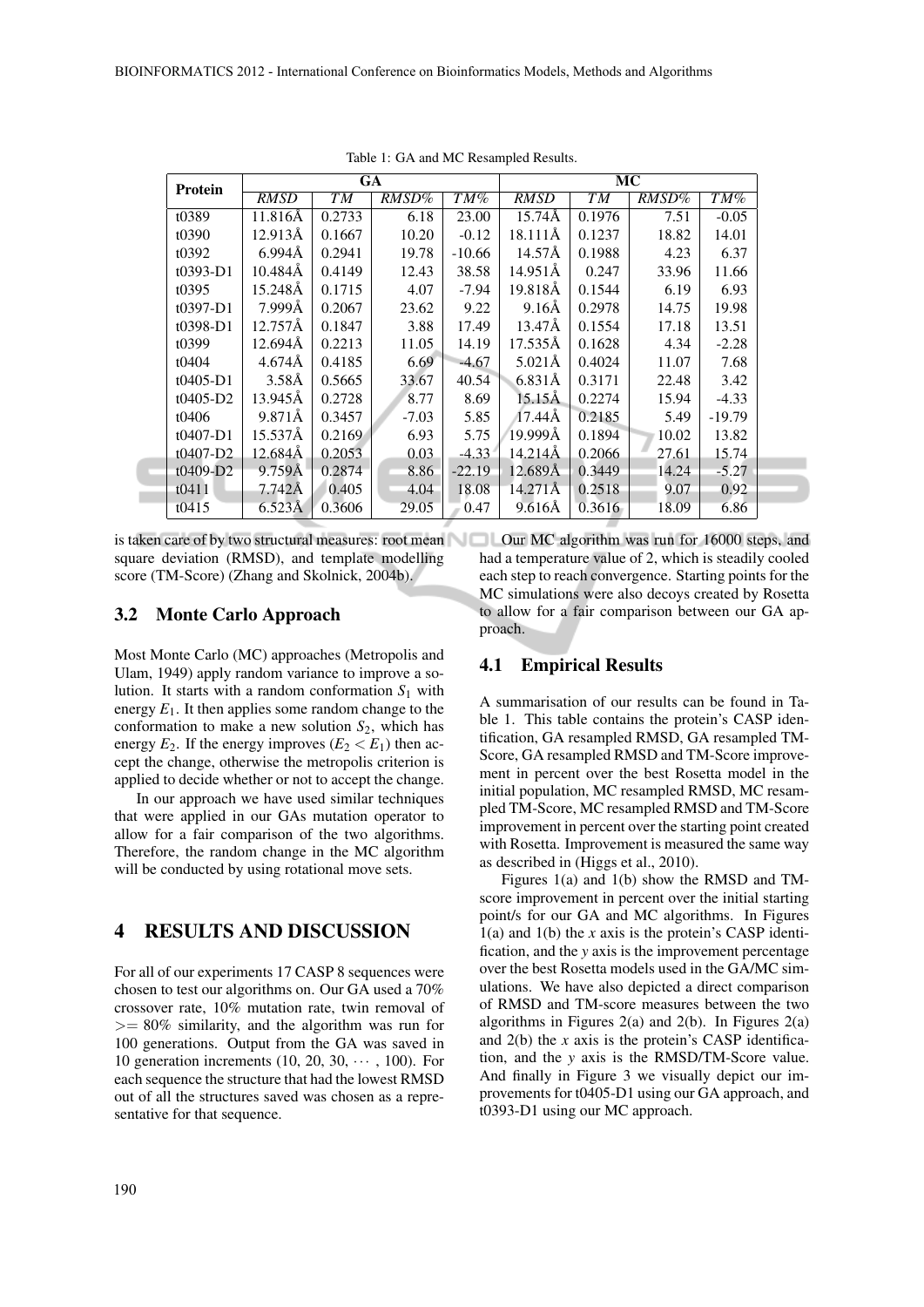

Figure 1: RMSD and TM-Score improvements over the initial starting points.

### 4.2 Analysis of Results

First of all we will discuss the results and performance of our GA approach in regards to its resampling improvement. From Table 1, and Figure 1(a) you can see that the resampled structures on average improve in either RMSD, TM-Score or both, when compared to the best Rosetta model in the initial population. Over the complete data set we had an average RMSD improvement of 10.72%, and an average 7.76% TM-Score improvement. The lower average TM-Score is attributed to a few structures having an improved RMSD value, but worse TM-Score, which can be seen in Figure 1(a). Out of the 17 sequences we used we had 16/17 improvements in RMSD, and 11/17 improvements in TM-Score. The main reason why it appears that the TM-Score is poor would be due to the formula we use to calculate improvement. As the scale of TM-Score is 0 to 1, 1 being exactly the same as native, the improvement calculation can make simple changes from 0.3 to 0.2 look like a large deterioration (i.e. -50%). Finally, to visually demonstrate the benefits of our GA approach Figure 3 (a)-(c) demonstrates the structural improvements for one of our best predicted structures: t0405-D1.

In comparison to our GA, our MC approach performed about on par at resampling Rosetta starting points (see Table 1, and Figure 1(b)). Out of the 17 sequences we used we had an average 14.18% RMSD improvement, and an average 5.25% TM-Score improvement. Our MC approach had 17/17 structures with RMSD improvements, and 12/17 structures with TM-Score improvements. These results provided us with a similar conclusion as our GA results in regards to the TM-Score deteriorating in some structures when the RMSD improves. This can also be blamed on the bias imposed by the improvement measure we are using. In Figure 3 we show our most improved MC resampled structure (f) compared to its Rosetta starting point (e), and native conformation  $(d)$ 

It is obvious from our results that both algorithms perform quite well at resampling structures from Rosetta. However, the major difference between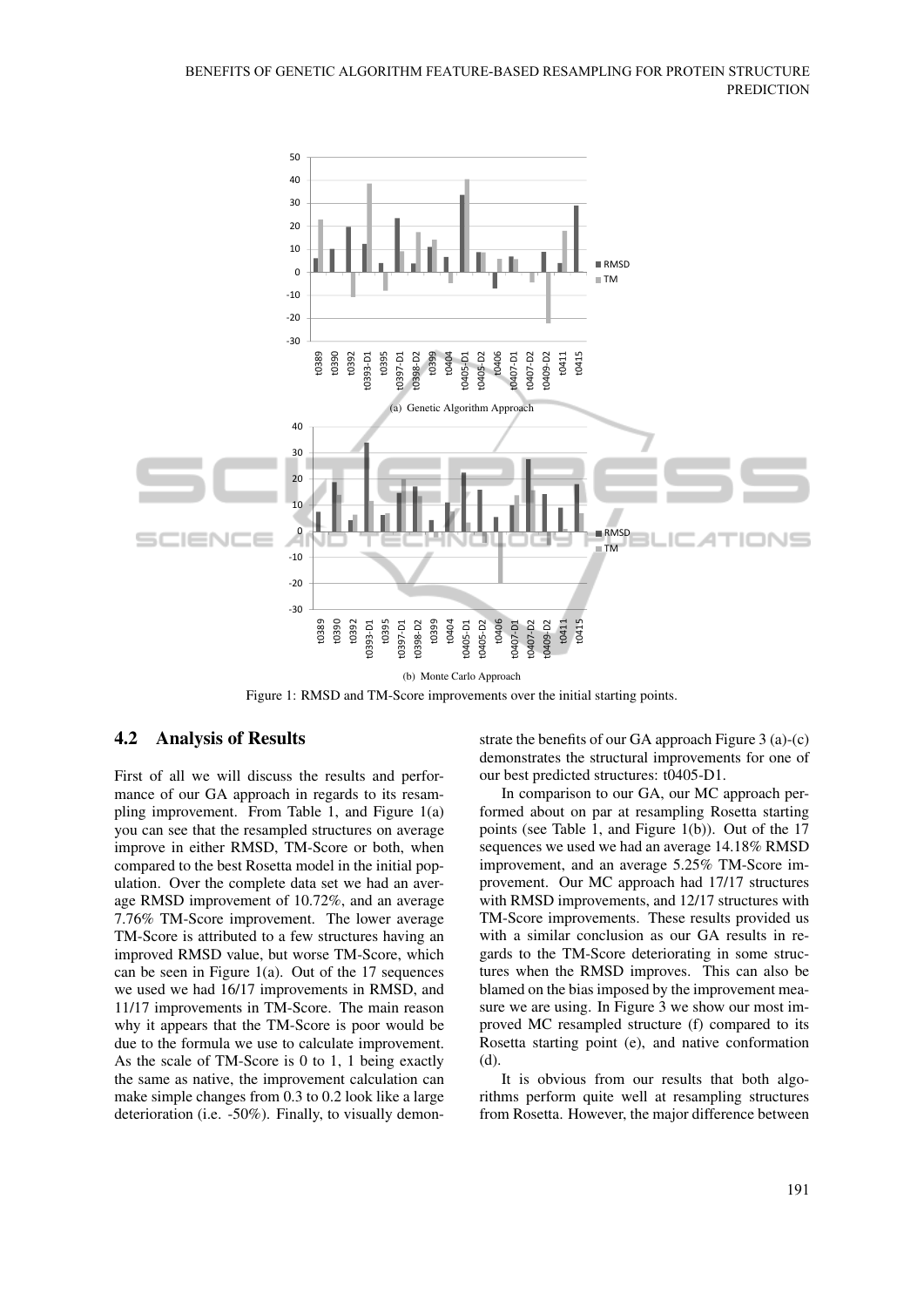

Figure 2: Comparison of RMSD and TM measured values between GA and MC algorithms.



Figure 3: In (a)-(c) we compare our GA to Rosetta using protein t0405-D1, and in (d)-(f) we compare our MC implementation to Rosetta using protein t0405-D1. All proteins were generated with the visualisation program Rasmol (Sayle, 2009).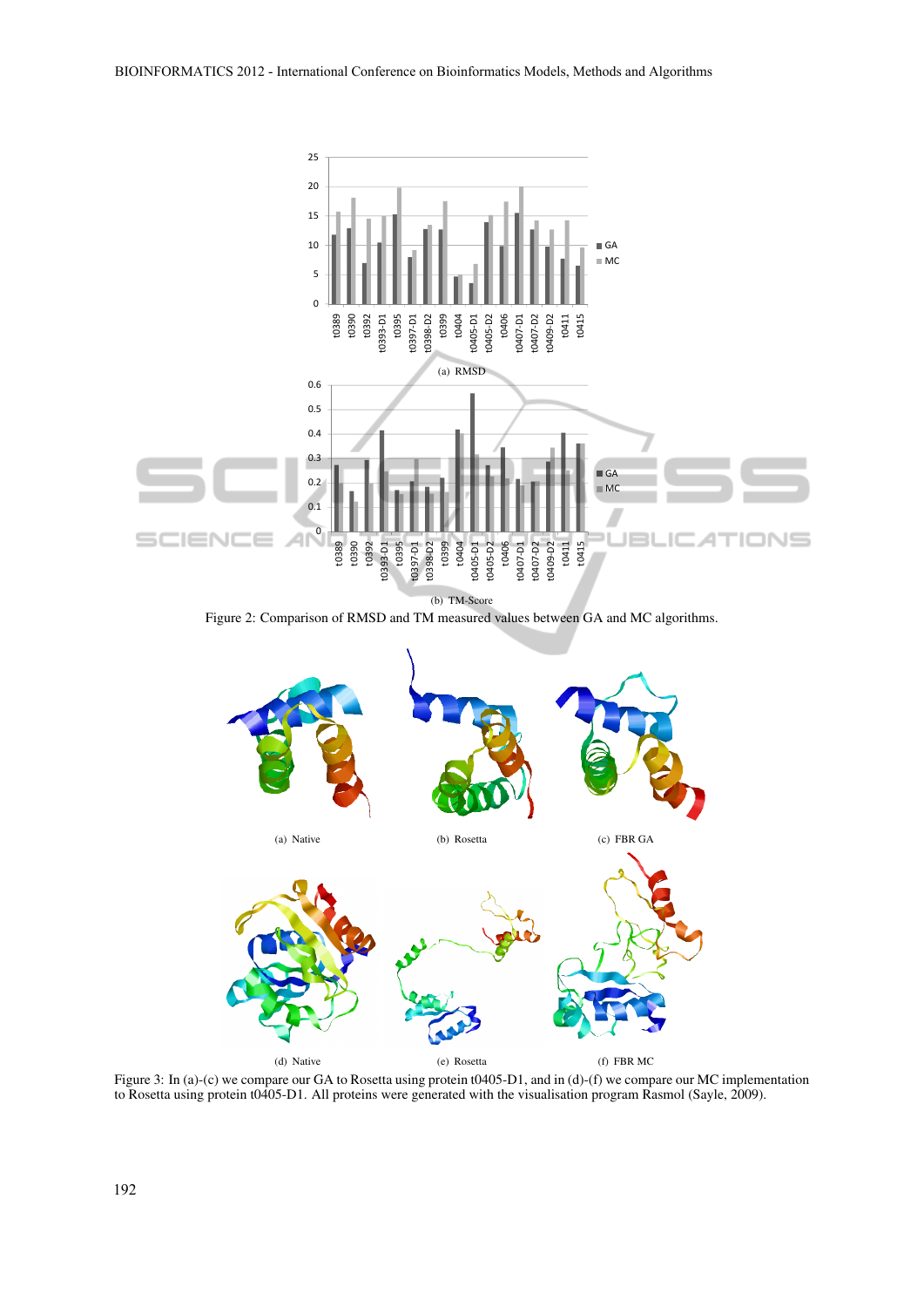the two algorithms can be seen in Figures 2(a) and 2(b). In Figure 2(a) we show the RMSD values of our resampled structures for each algorithm. All of our GA resampled structures have a lower RMSD value than our MC resampled structures. In Figure 2(b) our GA approach has 13 structures with better TM-Score values, and two that are on par with our MC approach. The lower the RMSD the closer the structure is to the native-conformation, and likewise the higher the TM-Score value is the closer the structure is to the native. This means that our GA approach, on average, is creating structures that are closer to the native conformation. The main reason for this is that it has a larger feature-space to work with due to the GAs ability to contain a library of low energy features in its population, and by using crossover and mutation operators a lot more of the conformational landscape can be explored. In contrast our MC algorithm only uses one Rosetta decoy as a starting point, and therefore it has less features at its disposal. This means it is highly unlikely to find structures that are  $\lt$  15Å to the native conformation.

Based on the above analysis we have shown that using an evolutionary approach can give better results than other popular algorithms like the Monte Carlo (MC) method. It also indicated that combining feature-based resampling with Genetic Algorithms can create structures with more *native-like* features, which is supported by the lower RMSD values we obtained when compared to our MC approach. Due to this we can infer that more correct features are being added to the search space, and thus guiding our search to more accurate structures.

## 5 CONCLUSIONS

Critical Assessment of Techniques for Protein Structure Prediction (CASP) is a good way to accurately indicate how far we have come in solving the protein prediction problem. In this paper by randomly selecting 17 CASP 8 sequences we have demonstrated the capabilities of our GA feature-resampling approach. We have also compared it to Rosetta, a state-of-theart PSP suite, and another MC algorithm which we developed to demonstrate the potential evolutionary algorithms have over other non-deterministic search algorithms.

Both algorithms were run on a set of 17 randomly chosen sequences, which were used in the CASP 8 experiment. Our results showed that our GA performed well overall, obtaining good improvements in both RMSD and TM-Score. This indicated that most of the overall topology of the protein was forming

throughout our GA search. We have also shown that evolutionary algorithms have the potential to be more successful than other non-deterministic search algorithms like MC approaches. Our GA performed very similar in resampling Rosetta starting points as our MC approach, however due to having a larger featurespace our GA approach produced more accurate predictions than our MC method.

In regards to future work it would be interesting to look at modelling energy preferences in the fitness function to enforce a bias on certain features or arrangement of features that are observed in native conformations. This could increase the accuracy of our search, and hence produce better predictions.

# **REFERENCES**

- Arunachalam, J., Kanagasabai, V., and Gautham, N. (2006). Protein structure prediction using mutually orthogonal latin squares and a genetic algorithm. *Biochemical and Biophysical Research Communications*, 342:424– √⊟l 433.
	- Baker, D. (2006). Prediction and design of macromolecular structures and interactions. *Philosphical Transactions of the Royal Society B*, 361:459–463.
	- Blum, B. (2008). *Resampling Methods for Protein Structure Prediction*. PhD thesis, Electrical Engineering and Computer Sciences University of California at Berkeley.
	- Bornberg-Bauer, E. (1997). Chain growth algorithms for HP-type lattice proteins. In *Research in Computational Molecular Biology RECOMB*, pages 47–55.
	- Bradley, P., Chivian, D., Meiler, J., Misura, K., Rohl, C., Schief, W., Wedemeyer, W., Scueler-Furman, O., Murphy, P., Schonbrun, J., Strauss, C., and Baker, D. (2003). Rosetta predictions in CASP5: Success, failure, and prospects for complete automation. *PRO-TEINS: Structure, Function, and Genetics*, 53:457– 468.
	- Brunette, T. and Brock, O. (2005). Improving protein structure prediction with model-based search. *Bioinformatics*, 21 (Suppl. 1):i66–i74.
	- Higgs, T., Stantic, B., Hoque, T., and Sattar, A. (2010). Genetic algorithm feature-based resampling for protein structure prediction. In *IEEE World Congress on Computational Intelligence*, pages 2665–2672.
	- Hoque, T., Chetty, M., and Sattar, A. (2007). Protein folding prediction in 3D FCC HP lattice model using genetic algorithm. In *IEEE Congress on Evolutionary Computation*, pages 4138–4145.
	- Hoque, T., Chetty, M., and Sattar, A. (2009). Extended HP model for protein structure prediction. *Journal of Computational Biology*, 16:85–103.
	- Jiang, T., Cui, Q., Shi, G., and Ma, S. (2003). Protein folding simulations of hydrophobic-hydrophilic model by combining tabu search with genetic algorithms. *Journal of Chemical Physics*, 119(8):4592–4596.